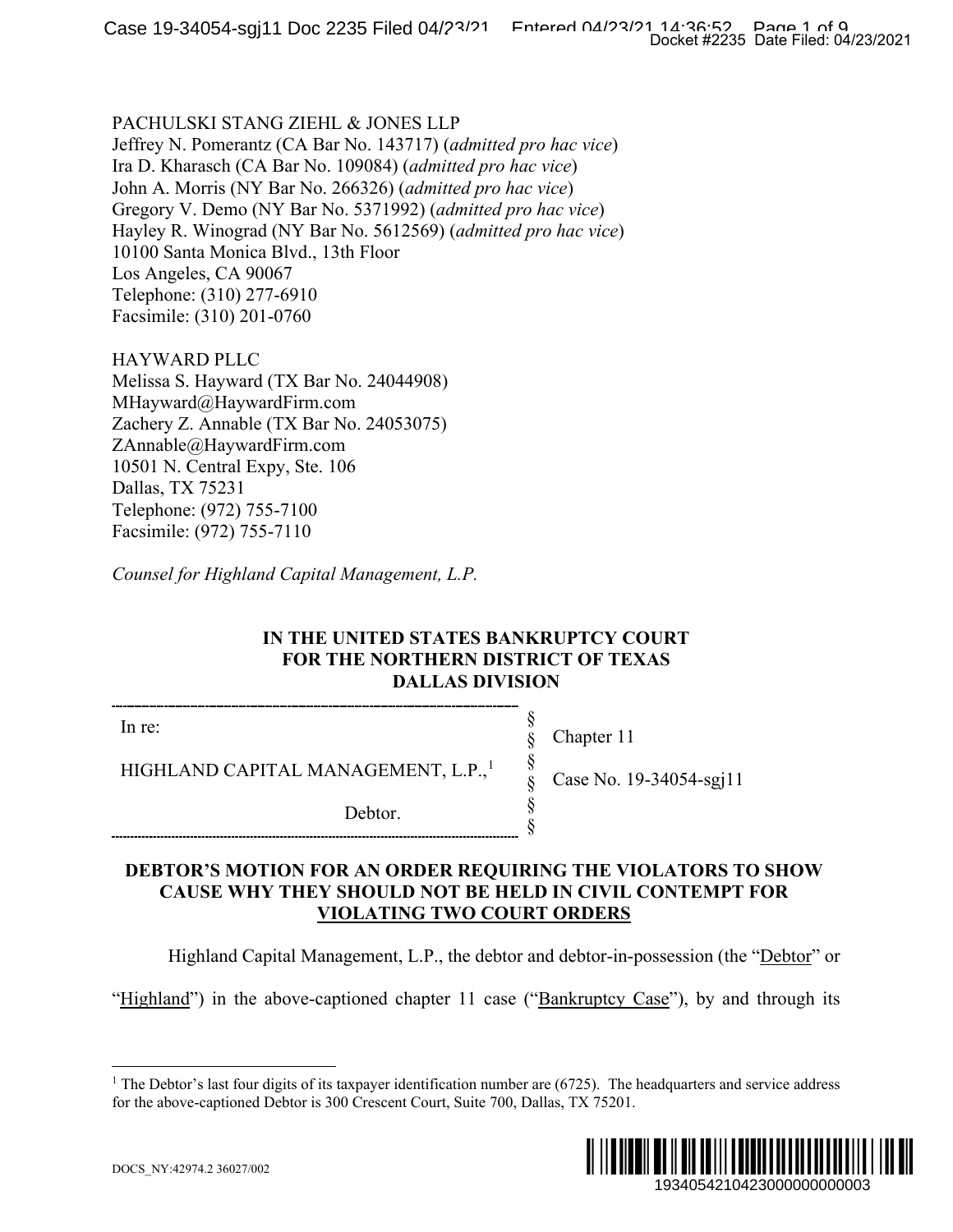undersigned counsel, files this motion (the "Motion") seeking entry of an order requiring The Charitable DAF Fund, L.P. ("The DAF"), CLO Holdco, Ltd. ("CLO Holdco"), the persons who authorized The DAF and CLO Holdco, respectively (together, the "Authorizing Persons") to file the Seery Motion (as defined below) in the DAF Action (as defined below), and Sbaiti & Company PLLC ("Sbaiti & Co." and together with The DAF, CLO Holdco, and the Authorizing Persons, the "Violators"), counsel to The DAF and CLO Holdco in the DAF Action, to show cause why each of them should not be held in civil contempt for violating the Court's: (a) *Order Approving Settlement with Official Committee of Unsecured Creditors Regarding Governance of the Debtor and Procedures for Operations in the Ordinary Course* [Docket No. 339], and (b) *Order Approving Debtor's Motion Under Bankruptcy Code Sections 105(a) and 363(b) Authorizing Retention of James P. Seery, Jr., as Chief Executive Officer, Chief Restructuring Officer, and Foreign Representative Nunc Pro Tunc to March 15, 2020* [Docket No. 854] (together, the "Orders"). In support of its Motion, the Debtor states as follows:

#### **JURISDICTION AND VENUE**

1. This Court has jurisdiction over the Motion pursuant to 28 U.S.C. §§ 157 and 1334(b). The Motion is a core proceeding pursuant to 28 U.S.C.  $\S$  157(b)(2)(A) and (O).

2. Venue is proper in this judicial district pursuant to 28 U.S.C. § 1409.

3. The predicates for the relief requested in the Motion are sections 105(a) and 362(a) of title 11 of the United States Code (the "Bankruptcy Code") and Rules 7065 and 7001 of the Federal Rules of Bankruptcy Procedure (the "Bankruptcy Rules").

## **RELIEF REQUESTED**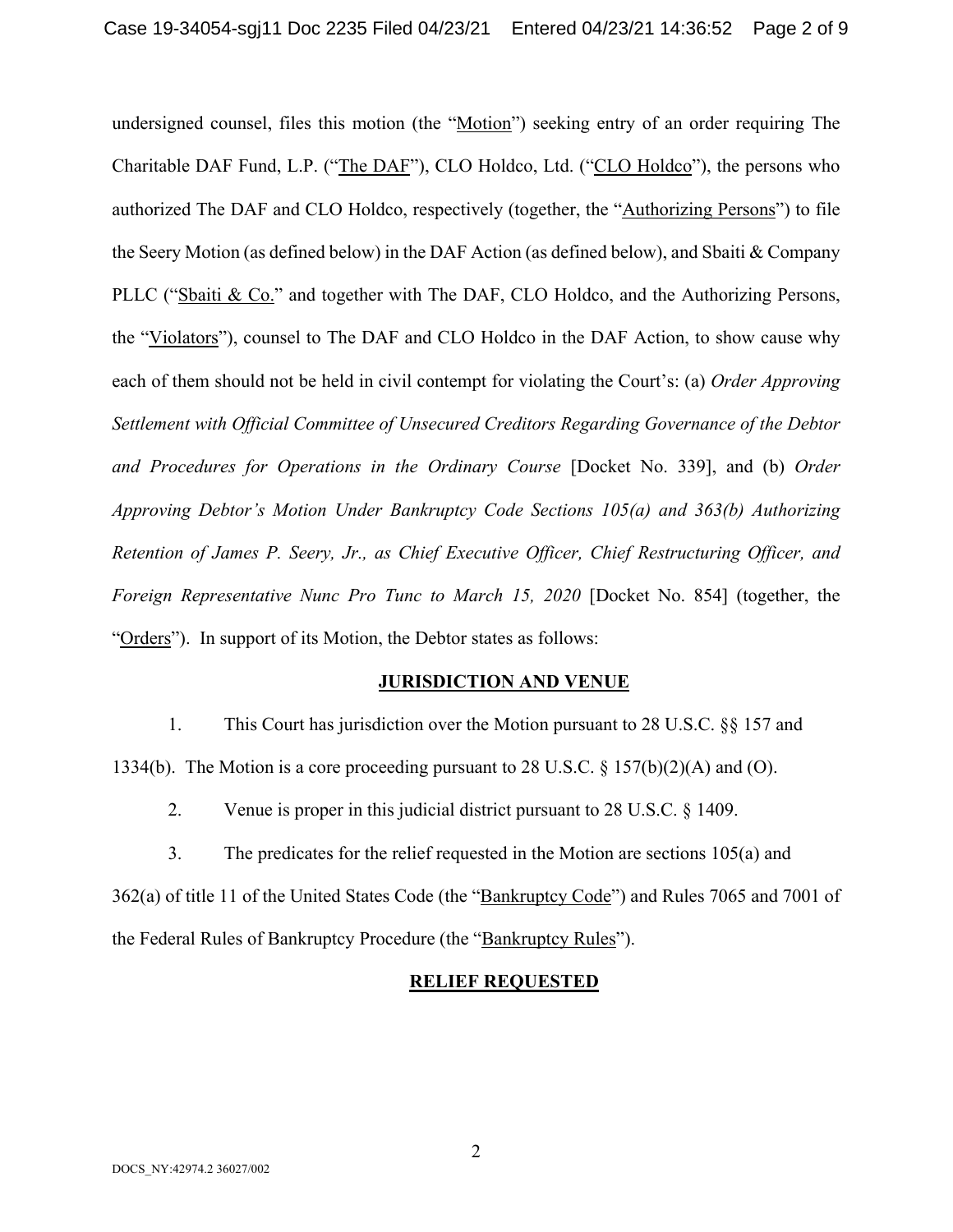4. The Debtor requests that this Court issue the proposed form of order attached as **Exhibit A** (the "Proposed Order"), pursuant to sections 105(a) and 362(a) of the Bankruptcy Code and Rules 7001 and 7065 of the Bankruptcy Rules.

5. For the reasons set forth more fully in the *Debtor's Memorandum of Law in Support of Motion for an Order Requiring the Violators to Show Cause Why They Should Not Be Held in Civil Contempt for Violating Two Court Orders* (the "Memorandum of Law"), filed contemporaneously with this Motion, the Debtor requests that the Court: (a) find and hold each of the Violators in contempt of court; (b) direct the Violators, jointly and severally, to pay the Debtor's estate an amount of money equal to two (2) times the Debtor's actual expenses incurred in bringing this Motion, payable within three (3) calendar days of presentment of an itemized list of expenses; (c) impose a penalty of three (3) times the Debtor's actual expenses incurred in connection with any future violation of any order of this Court (including filing any motion in the District Court to name Mr. Seery as a defendant without seeking and obtaining this Court's prior approval, as required under the Orders), and (d) grant the Debtor such other and further relief as the Court deems just and proper under the circumstances.

6. In accordance with Rule 7007-1 of the *Local Bankruptcy Rules of the United States Bankruptcy Court for the Northern District of Texas* (the "Local Rules"), contemporaneously herewith and in support of this Motion, the Debtor is filing: (a) its Memorandum of Law, and (b) the *Declaration of John A. Morris in Support of the Debtor's Motion for an Order Requiring the Violators to Show Cause Why They Should Not Be Held in Civil Contempt for Violating Two Court Orders* (the "Morris Declaration") together with the exhibits annexed thereto.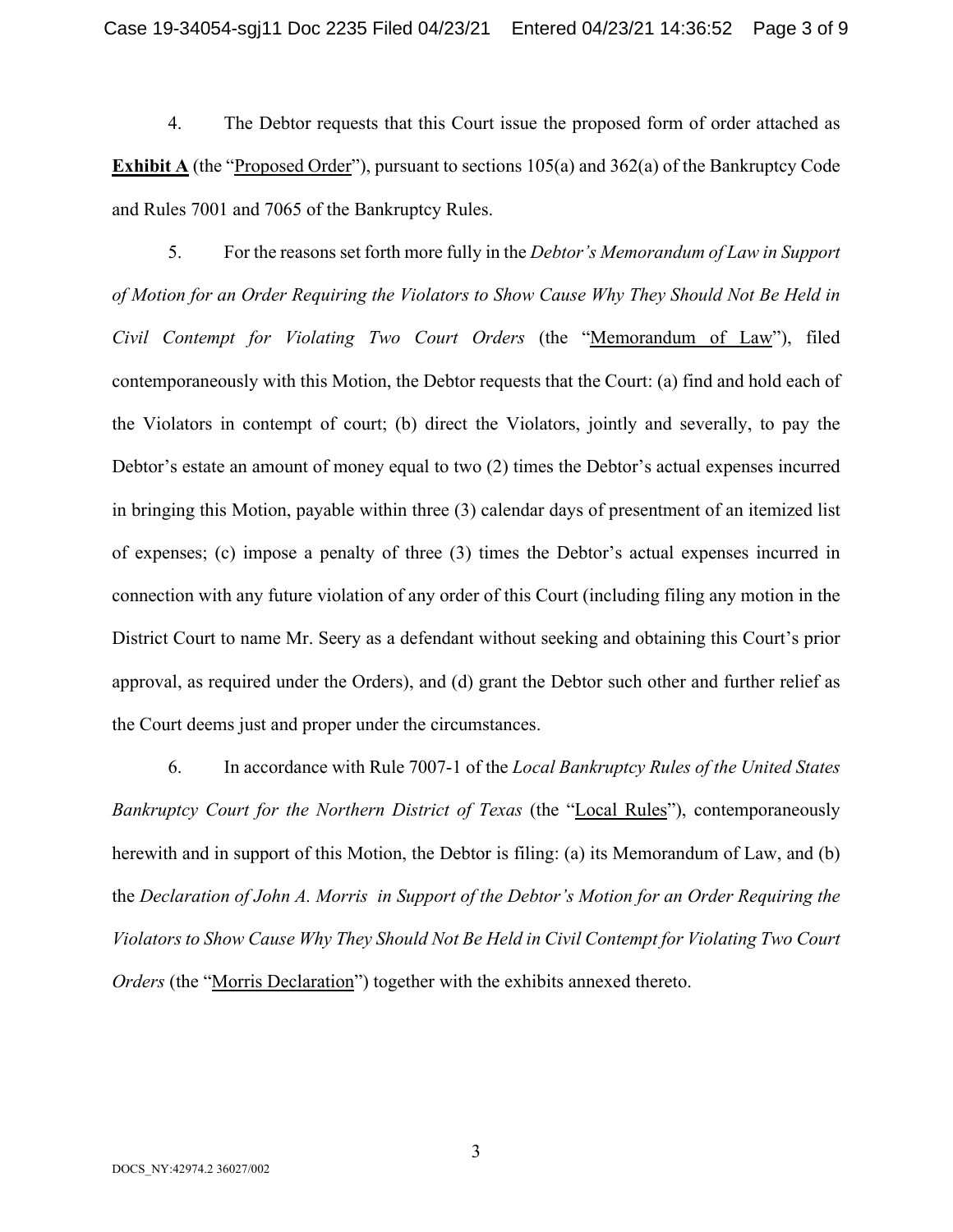7. Based on the exhibits annexed to the Morris Declaration, and the arguments contained in the Memorandum of Law, the Debtor is entitled to the relief requested herein as set forth in the Proposed Order.

8. Notice of this Motion has been provided to all parties. The Debtor submits that no other or further notice need be provided.

WHEREFORE, the Debtor respectfully requests that the Court (i) enter the Proposed Order substantially in the formed annexed hereto as **Exhibit A** granting the relief requested herein, and (ii) grant the Debtor such other and further relief as the Court may deem proper.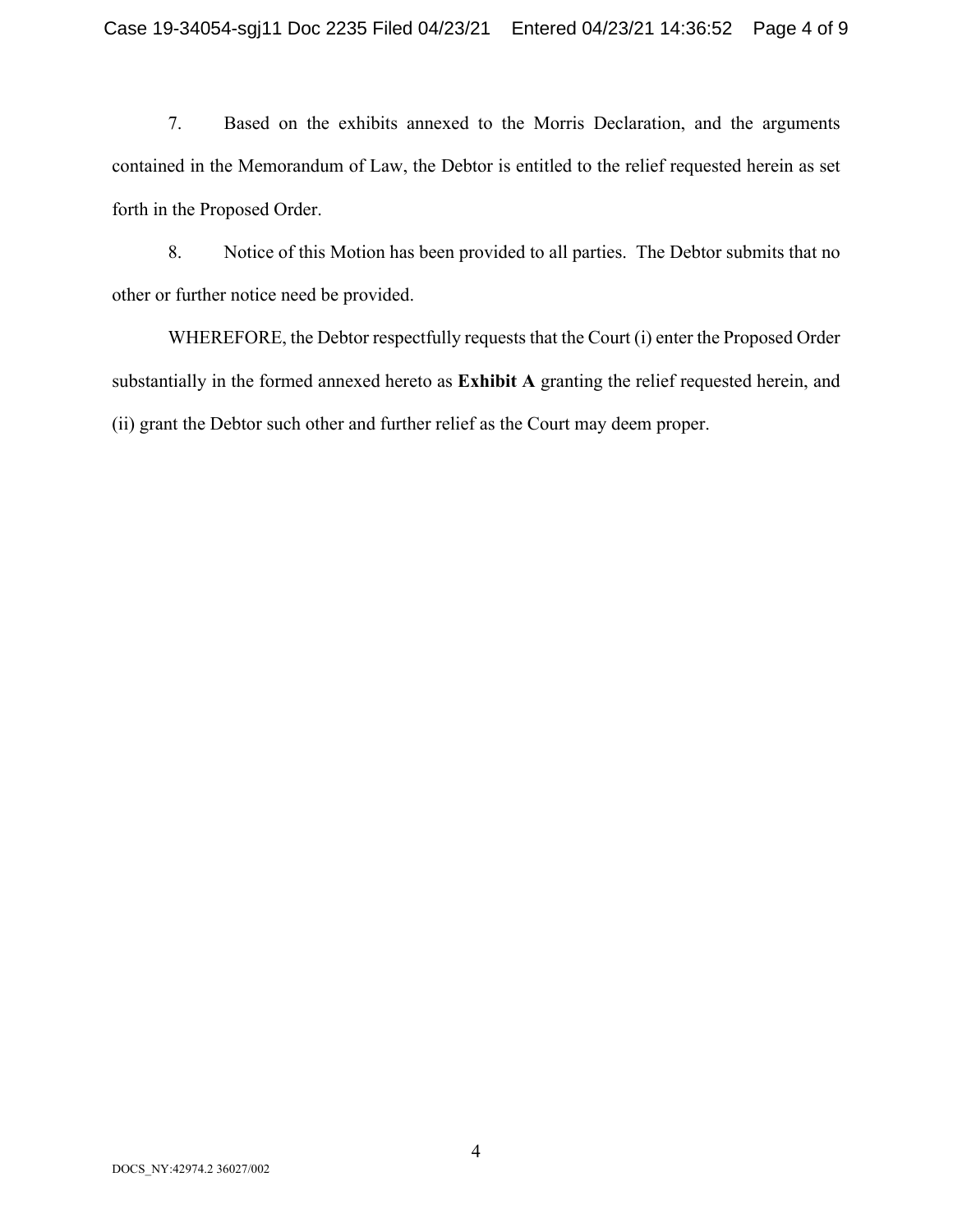#### Dated: April 23, 2021. **PACHULSKI STANG ZIEHL & JONES LLP**

Jeffrey N. Pomerantz (CA Bar No. 143717) Ira D. Kharasch (CA Bar No. 109084) John A. Morris (NY Bar No. 266326) Gregory V. Demo (NY Bar No. 5371992) Hayley R. Winograd (NY Bar No. 5612569) 10100 Santa Monica Blvd., 13th Floor Los Angeles, CA 90067 Telephone: (310) 277-6910 Facsimile: (310) 201-0760 Email: jpomerantz@pszjlaw.com ikharasch@pszjlaw.com jmorris@pszjlaw.com gdemo@pszjlaw.com hwinograd@pszjlaw.com

-and-

#### **HAYWARD PLLC**

*/s/ Zachery Z. Annable* Melissa S. Hayward Texas Bar No. 24044908 MHayward@HaywardFirm.com Zachery Z. Annable Texas Bar No. 24053075 ZAnnable@HaywardFirm.com 10501 N. Central Expy, Ste. 106 Dallas, Texas 75231 Tel: (972) 755-7100 Fax: (972) 755-7110

*Counsel for Highland Capital Management, L.P.*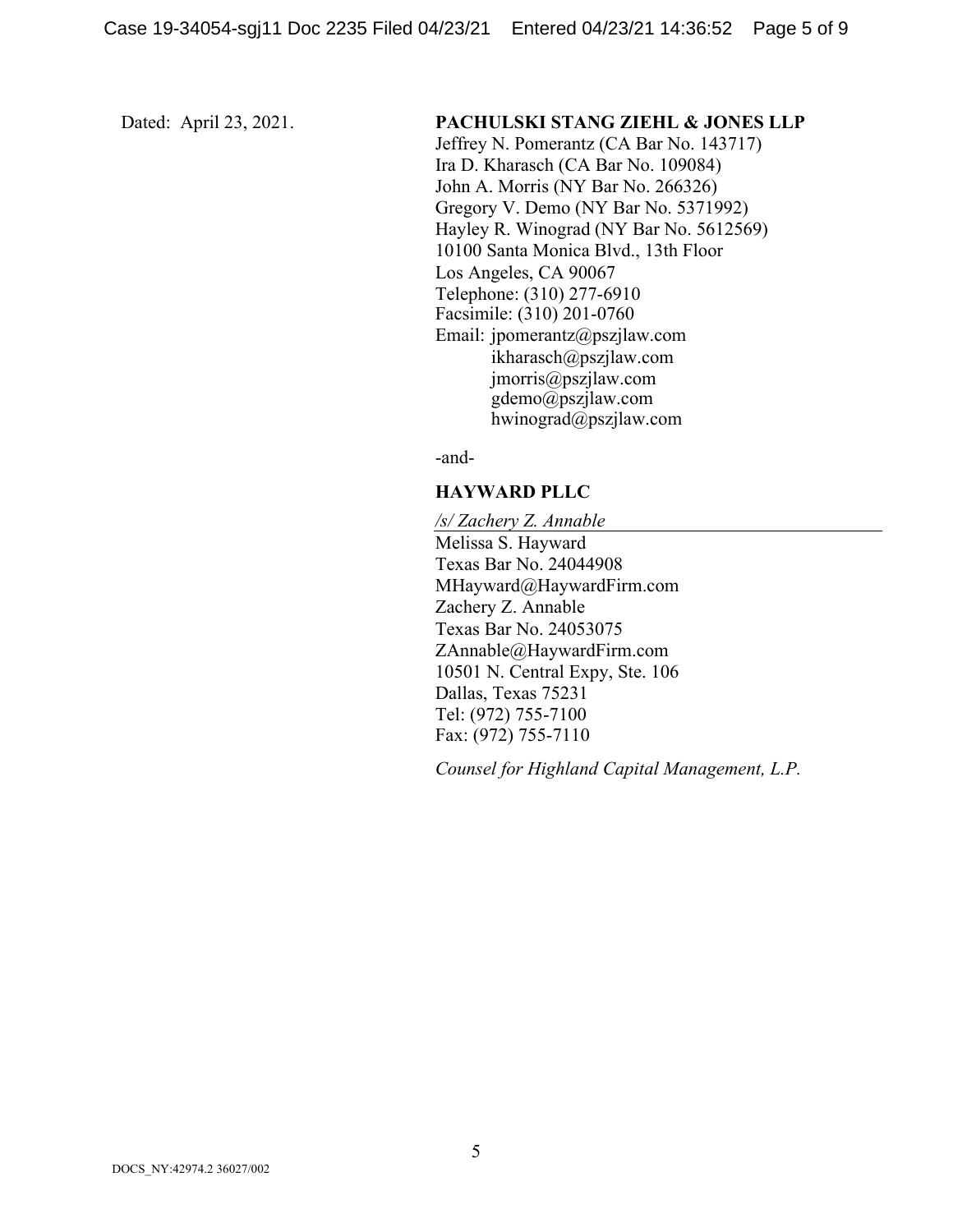# **EXHIBIT A**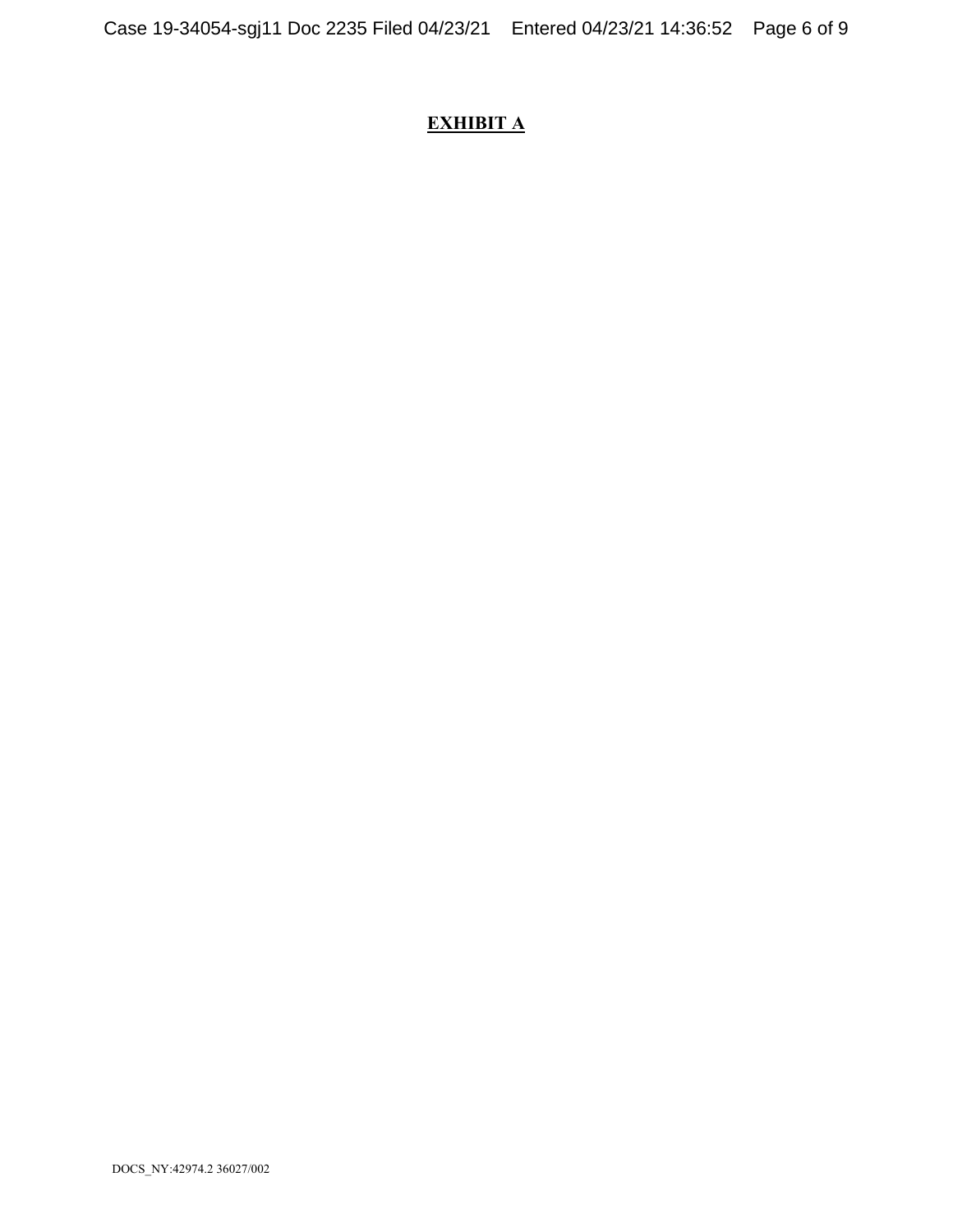# **IN THE UNITED STATES BANKRUPTCY COURT FOR THE NORTHERN DISTRICT OF TEXAS DALLAS DIVISION**

In re:

HIGHLAND CAPITAL MANAGEMENT, L.P.,<sup>[2](#page-6-0)</sup>

Debtor.

Chapter 11

§ § § § § §

Case No. 19-34054-sgj11

## **ORDER GRANTING DEBTOR'S MOTION FOR AN ORDER REQUIRING THE VIOLATORS TO SHOW CAUSE WHY THEY SHOULD NOT BE HELD IN CIVIL CONTEMPT FOR VIOLATING TWO COURT ORDERS**

Having considered (a) the *Debtor's Motion for an Order Requiring the Violators to Show* 

*Cause Why They Should Not Be Held in Civil Contempt for Violating Two Court Orders* [Docket

No.  $\Box$  (the "<u>Motion</u>"),<sup>[3](#page-6-1)</sup> (b) the *Debtor's Memorandum of Law in Support of Motion for an Order* 

*Requiring the Violators to Show Cause Why They Should Not Be Held in Civil Contempt for* 

<span id="page-6-0"></span> $2$  The Debtor's last four digits of its taxpayer identification number are (6725). The headquarters and service address for the above-captioned Debtor is 300 Crescent Court, Suite 700, Dallas, TX 75201.

<span id="page-6-1"></span><sup>&</sup>lt;sup>3</sup> Capitalized terms used but not otherwise defined herein have the meanings ascribed to them in the Memorandum of Law.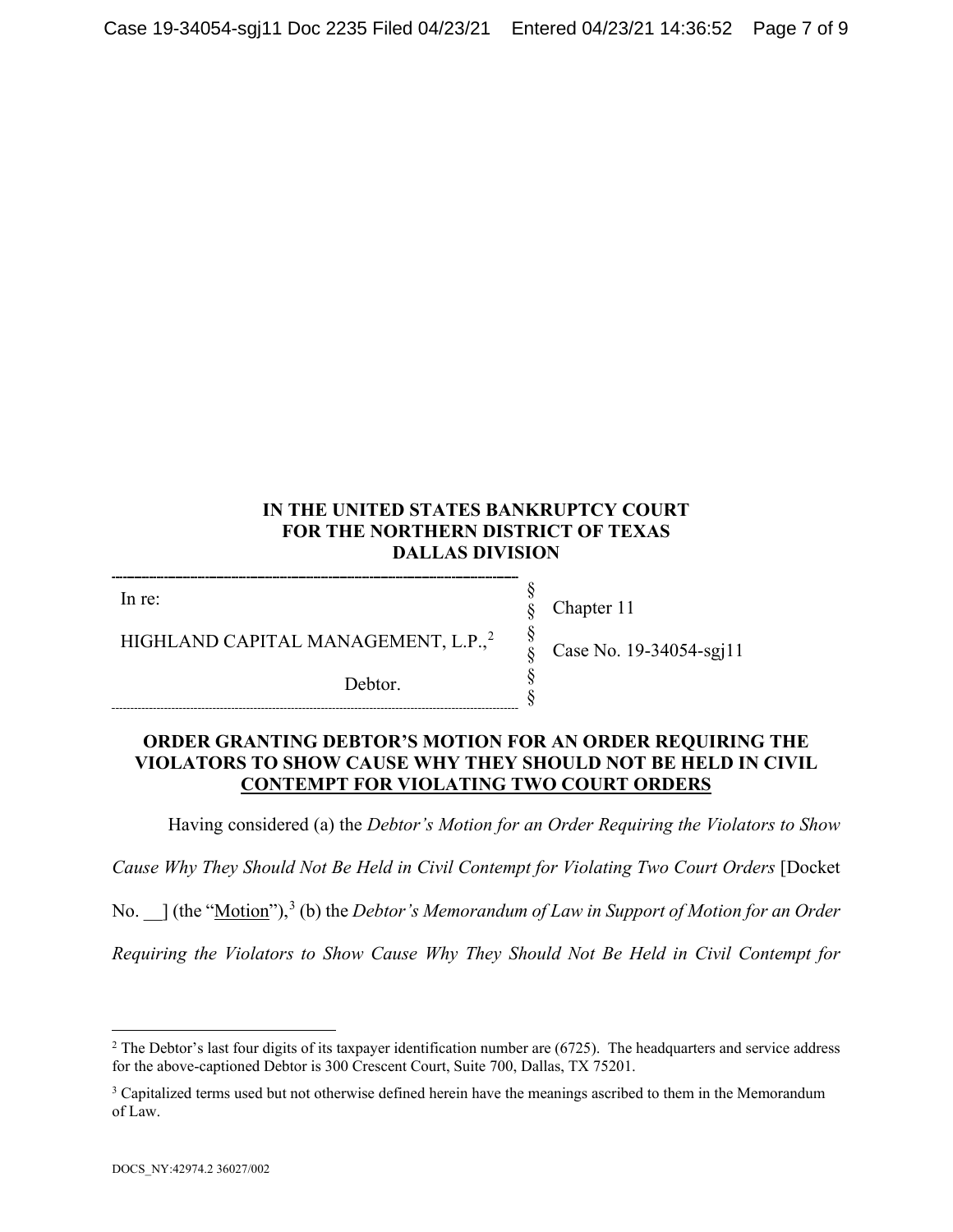*Violating Two Court* [Docket No. ] (the "Memorandum of Law"), (c) the exhibits annexed to the *Declaration of John A. Morris in Support of the Debtor's Motion for an Order Requiring the Violators to Show Cause Why They Should Not Be Held in Civil Contempt for Violating Two Court Orders* [Docket No. ] (the "Morris Declaration"), and (d) all prior proceedings relating to this matter, including the proceedings that led to the entry of each of the Orders and the Approval Order; and this Court having jurisdiction over this matter pursuant to 28 U.S.C. §§ 157 and 1334; and this Court having found that this is a core proceeding pursuant to 28 U.S.C. § 157(b)(2); and this Court having found that venue of this proceeding and the Motion in this District is proper pursuant to 28 U.S.C. §§ 1408 and 1409; and this Court having found that sanctions is warranted under sections 105(a) and 362(a) of the Bankruptcy Code and that the relief requested in the Motion is in the best interests of the Debtor's estate, its creditors, and other parties-in-interest; and this Court having found that the Debtor's notice of the Motion and opportunity for a hearing on the Motion were appropriate under the circumstances and that no other notice need be provided; and this Court having determined that the legal and factual bases set forth in the Motion establish good cause for the relief granted herein; and upon all of the proceedings had before this Court; and after due deliberation and sufficient cause appearing therefor and for the reasons set forth in the record on this Motion, it is **HEREBY ORDERED THAT**:

1. The Motion is **GRANTED** as set forth herein.

2. The DAF, CLO Holdco, and Sbaiti & Co. shall show cause before this Court on **[ ], May [ ], 2021 at 9:30 a.m. (Central Time)** why an order should not be granted: (a) finding and holding each of the Violators in contempt of court; (b) directing the Violators, jointly and severally, to pay the Debtor's estate an amount of money equal to two (2) times the Debtor's actual expenses incurred in bringing this Motion, payable within three (3) calendar days of presentment of an